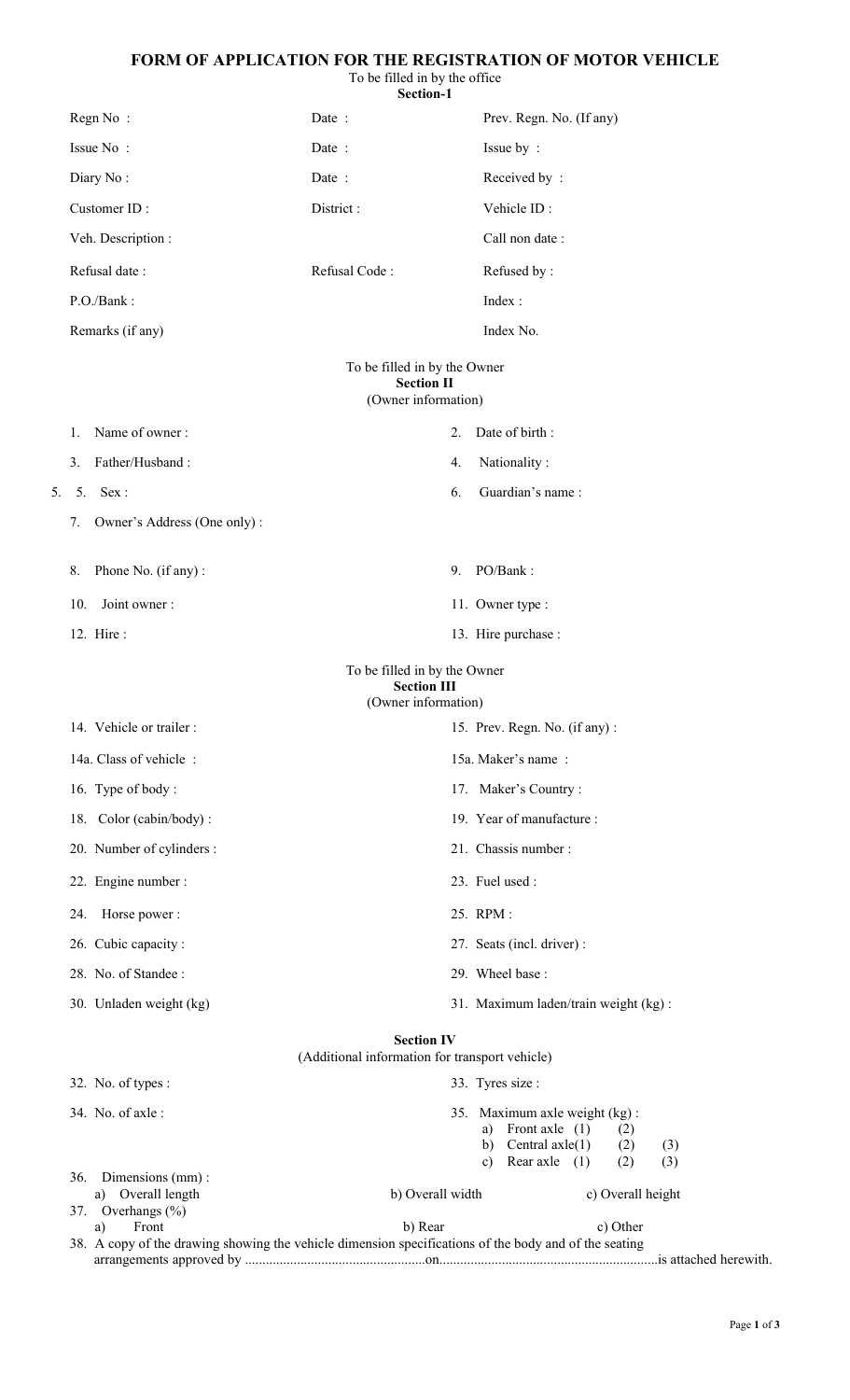#### **Section V**

|                               | The vehicle is subject to hire purchase/hypothecation with : |                 |                               |
|-------------------------------|--------------------------------------------------------------|-----------------|-------------------------------|
| Name:<br>a)<br>Address :      |                                                              |                 | b) Date :                     |
| 40. Insurance information :   |                                                              |                 |                               |
| Policy no:<br>a)              | b) Type of policy :                                          |                 | c) Insurer's name & address : |
| Date of expiry:<br>b)         |                                                              |                 |                               |
| 41. Joint owner information : |                                                              |                 |                               |
| Name:<br>a)                   |                                                              | b) Name:        |                               |
| Father/Husband:               |                                                              | Father/Husband: |                               |
|                               |                                                              | Section VI      |                               |

#### **Section VI** (Declaration, Certificates and documents)

#### 42. Declaration by owner :

39. Hire purchase/hypothecation information :

a) I the undersigned do hereby declare that to the best of my knowledge and belief, the information given and the documents enclosed (as per list attached) are true. I also declare that in case the papers/documents and information furnished are found to be incorrect at any later stage, I shall be liable for legal action.

Date : Signature of owner

Encl : List of documents

43. Registered dealer's certificate :

I the undersigned do hereby certify that the vehicle in question has been sold by me/my firm and the ownership documents attached with the application for registration are true. The information/specifications pertaining to the vehicle are correct and the vehicle complies with all the requirements of the registration.

Encl : List of documents

44. certificate by the Inspector of Motor Vehicles :

Certificate that the particulars pertaining to the owner and the vehicle (Chassis No. .......................................Engine No...................................................) given in the application match with the ownership documents attached to this application. It is further certified that the vehicle complies with the registration requirements specified in the MV Act and the Rules and/or Regulations made thereunder and the vehicle is not mechanically defective. The necessary documents/papers are available as per list enclosed.

Encl : List of documents

45. Registration Status :

46. Fees and Tax Accounts :

Necessary fees and taxes amounting to taka.............................................................................................has been paid to PO/Bank...................................................................vide vouchers and receipts enclosed.

of his representative

Signature of owner Signature of dealing assistant

Counter signature by the registering authority.

Date : Signature of owner Seal

Seal

Date : Signature of Inspector of Motor Vehicles Official Seal

Registration allowed/not allowed Signature of Registering Authority

Seal